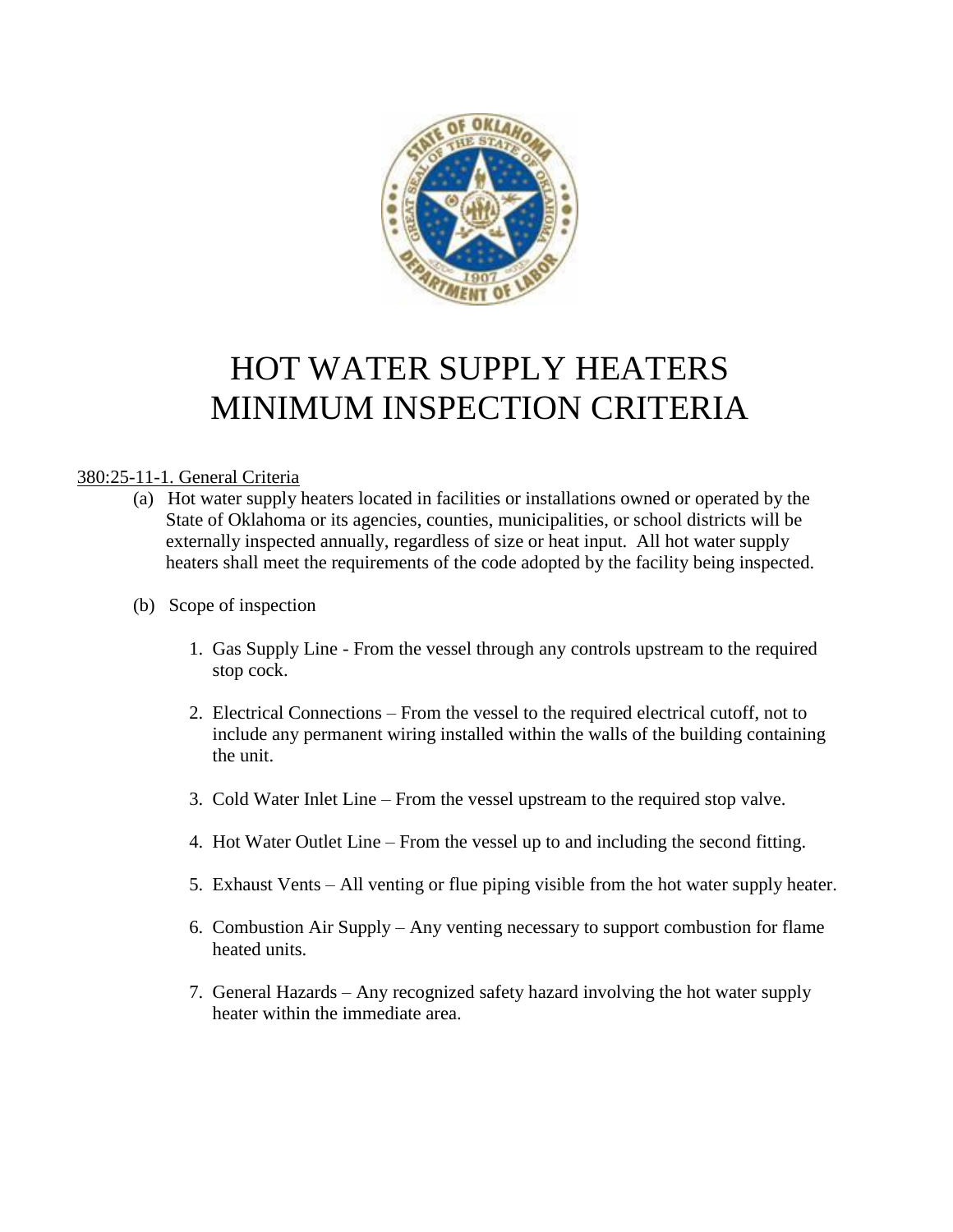## **Inspection Checklist for Hot Water Heaters**

| <b>REFERENCE</b>                           |                                                                                                                                                                                                                                                                                                                                                                               |                                 | <b>COMPLIANCE</b>           |  |
|--------------------------------------------|-------------------------------------------------------------------------------------------------------------------------------------------------------------------------------------------------------------------------------------------------------------------------------------------------------------------------------------------------------------------------------|---------------------------------|-----------------------------|--|
|                                            | <b>Controls</b>                                                                                                                                                                                                                                                                                                                                                               | <b>YES</b>                      | N <sub>O</sub>              |  |
| <b>ASME Section IV</b><br><b>HLW-701.1</b> | Each individual automatically fired water heater, in addition to the<br>operating control used for normal water heater operation shall have a<br>separate high temperature limit actuated combustion control that will<br>automatically cut off the fuel supply. The temperature range of the high<br>temperature limit control shall not allow a setting over 210 degrees F. | ΙI                              | $\Box$                      |  |
| <b>REFERENCE</b>                           |                                                                                                                                                                                                                                                                                                                                                                               | <b>COMPLIANCE</b><br><b>YES</b> | NO                          |  |
| <b>ASME Section IV</b><br><b>HLW-800.1</b> | <b>Installation Requirements</b><br>Each water heater shall have at least one officially rated temperature<br>and pressure safety relief valve or at least one officially rated safety<br>relief valve.                                                                                                                                                                       | П                               | $\mathbb{R}^n$              |  |
| <b>ASME Section IV</b><br><b>HLW-800.1</b> | No safety relief valve shall be smaller than NPS 3/4 inch.                                                                                                                                                                                                                                                                                                                    | ΙI                              | $\mathcal{L}_{\mathcal{A}}$ |  |
| <b>ASME Section IV</b><br><b>HLW-800.1</b> | The safety relief valve pressure setting shall be less than or<br>equal to the maximum allowable working pressure of the water heater.                                                                                                                                                                                                                                        | $\Box$                          | $\overline{\phantom{a}}$    |  |
| <b>ASME Section IV</b><br><b>HLW-800.1</b> | The required relieving capacity in Btu/hr of the safety relief valve<br>shall not be less than the maximum allowable input.                                                                                                                                                                                                                                                   | $\Box$                          | $\Box$                      |  |
| <b>ASME Section IV</b><br><b>HLW-801.2</b> | Safety relief valves shall be connected to the top of water heaters<br>or directly to a tapped or flanged opening in the water heater.                                                                                                                                                                                                                                        | $\mathsf{L}$                    | $\Box$                      |  |
| <b>ASME Section IV</b><br><b>HLW-801.2</b> | Safety relief valves shall be installed with their spindles upright and<br>vertical with no horizontal connecting pipe, except that, when the<br>safety relief valve is mounted directly on the water heater vessel with<br>no more than 4 inch maximum interconnecting piping, the valve may<br>be installed in the horizontal position with the outlet pointed down.        |                                 |                             |  |
| <b>ASME Section IV</b><br><b>HLW-801.2</b> | No piping or fitting used to mount the safety relief valve shall be<br>of nominal pipe size less than that of the valve inlet.                                                                                                                                                                                                                                                |                                 |                             |  |
| <b>ASME Section IV</b><br><b>HLW-801.5</b> | Safety relief valves shall not be connected to an internal pipe in<br>the water heater or a cold water feed line connected to the water heater.                                                                                                                                                                                                                               |                                 |                             |  |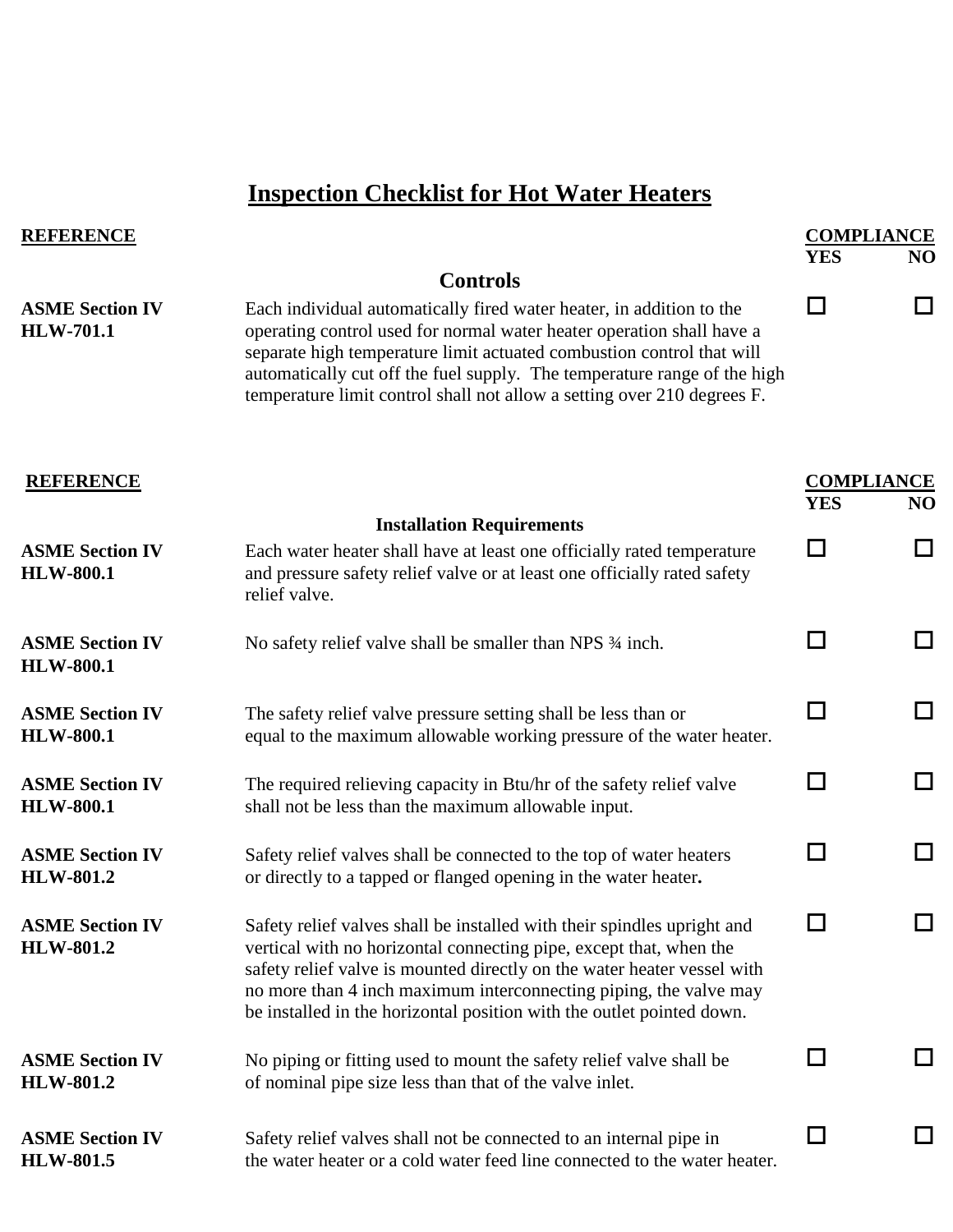| <b>ASME Section IV</b><br><b>HLW-801.6</b> | No shutoff of any description shall be placed between the safety<br>relief valve and the water heater, or on the discharge pipes between<br>such valves and the atmosphere.                                                                          |                                 |        |
|--------------------------------------------|------------------------------------------------------------------------------------------------------------------------------------------------------------------------------------------------------------------------------------------------------|---------------------------------|--------|
|                                            | <b>Installation Requirements (continued)</b>                                                                                                                                                                                                         |                                 |        |
| <b>REFERENCE</b>                           |                                                                                                                                                                                                                                                      | <b>COMPLIANCE</b><br><b>YES</b> | NO     |
| <b>ASME Section IV</b><br><b>HLW-801.7</b> | When a discharge pipe is used, its internal cross-sectional area<br>shall be not less than the full area of the valve outlet.                                                                                                                        | $\Box$                          | $\Box$ |
| <b>ASME Section IV</b><br><b>HLW-801.7</b> | The discharge from safety relief valves shall be so arranged that<br>there will be no danger of scalding attendants.                                                                                                                                 | $\mathsf{L}$                    | $\Box$ |
| <b>ASME Section IV</b><br><b>HLW-801.7</b> | The safety relief valve discharge shall be as short and straight as<br>possible and so arranged as to avoid undue stress on the valve.                                                                                                               | П                               | П      |
| <b>ASME Section IV</b><br><b>HLW-805.1</b> | Water supply shall be introduced into a water heater through an<br>independent water supply connection.                                                                                                                                              | П                               | П      |
| <b>ASME Section IV</b><br><b>HLW-805.1</b> | Feed water shall not be introduced through openings or<br>connections provided for cleaning, safety relief valves, drain,<br>or temperature gage.                                                                                                    | $\mathsf{L}$                    |        |
| <b>ASME Section IV</b><br><b>HLW-809.2</b> | Provisions shall be made for the expansion and contraction of hot<br>water mains connected to water heaters by providing substantial<br>anchorage at suitable points and by providing swing joints when<br>water heaters are installed in batteries. | - 1                             |        |
| <b>ASME Section IV</b><br>$HLW-810(a)$     | Each water heater shall have a bottom drain pipe connection fitted<br>with a valve or cock connected to the lowest water space practicable.<br>The minimum size bottom drain valve shall be $\frac{3}{4}$ inch.                                      |                                 |        |
| <b>ASME Section IV</b><br>$HLW-810(b)$     | Any discharge piping connected to the bottom drain connection shall<br>be full size to the point of discharge.                                                                                                                                       |                                 |        |
| <b>ASME Section IV</b><br><b>HLW-820</b>   | Each installed water heater shall have a thermometer so located<br>connected that it shall be easily readable.                                                                                                                                       |                                 |        |
| <b>ASME Section IV</b><br><b>HLW-820</b>   | The thermometer shall be so located that it shall at all times<br>indicate the temperature of the water in the water heater at or<br>near the outlet.                                                                                                |                                 |        |
| <b>IFGC 408.4</b>                          | Where a sediment trap is not incorporated as part of the appliance,<br>a sediment trap shall be installed downstream of the appliance<br>shutoff valve.                                                                                              |                                 |        |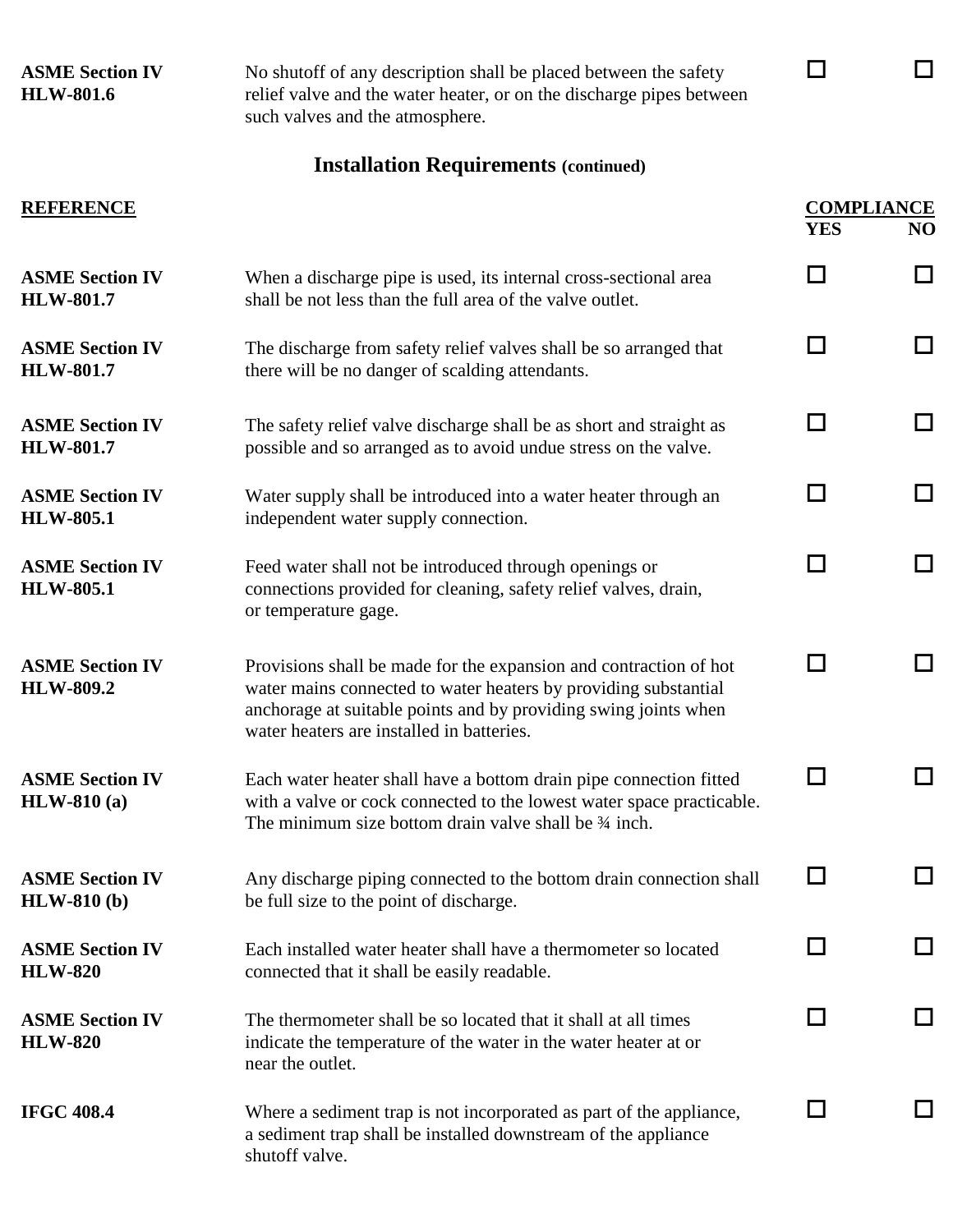| <b>IPC 501.3</b> | Drain valves for emptying shall be installed at the bottom of each<br>tank-type water heater and hot water storage tank.                                                                                                                                                                                                                  |                                 |    |
|------------------|-------------------------------------------------------------------------------------------------------------------------------------------------------------------------------------------------------------------------------------------------------------------------------------------------------------------------------------------|---------------------------------|----|
|                  | <b>Installation Requirements (continued)</b>                                                                                                                                                                                                                                                                                              |                                 |    |
| <b>REFERENCE</b> |                                                                                                                                                                                                                                                                                                                                           | <b>COMPLIANCE</b><br><b>YES</b> | NO |
| <b>IPC 501.8</b> | All hot water supply systems shall be equipped with automatic<br>temperature controls capable of adjustments from the lowest to<br>the highest acceptable temperature settings for the intended<br>temperature operating range.                                                                                                           | - 1                             |    |
| <b>IPC 503.1</b> | The cold water branch line from the main water supply line<br>to each hot water storage tank or water heater shall be provided<br>with a valve, located near the equipment and serving only the hot<br>water storage tank or water heater. The valve shall be provided<br>with access on the same floor level as the water heater served. | - 1                             |    |
| <b>IPC 504.4</b> | All storage water heaters shall be provided with an approved,<br>self-closing (levered) pressure relief valve and temperature relief<br>valve or combination thereof, located within 6 inches of the top<br>of the tank.                                                                                                                  |                                 |    |
| <b>IPC 504.6</b> | The discharge pipe long serving a pressure relief valve, temperature<br>relief valve or combination thereof shall:                                                                                                                                                                                                                        |                                 |    |
|                  | 1. Not be directly connected to the drainage system.                                                                                                                                                                                                                                                                                      |                                 |    |
|                  | 2. Discharge through an air gap located in the same room as the<br>water heater.                                                                                                                                                                                                                                                          |                                 |    |
|                  | 3. Not be smaller than the diameter of the outlet of the valve served<br>and shall discharge full size to the air gap.                                                                                                                                                                                                                    |                                 |    |
|                  | 4. Serve a single relief valve and shall not connect to piping serving<br>any other relief device or equipment.                                                                                                                                                                                                                           |                                 |    |
|                  | 5. Be installed so as to flow by gravity.                                                                                                                                                                                                                                                                                                 |                                 |    |
|                  | 6. Not terminate more than 6 inches (152 mm) above the floor or<br>waste receptor.                                                                                                                                                                                                                                                        |                                 |    |
|                  | 7. Not have a threaded connection at the end of such piping.                                                                                                                                                                                                                                                                              |                                 |    |
|                  | 8. Not have valve or tee fittings.                                                                                                                                                                                                                                                                                                        |                                 |    |